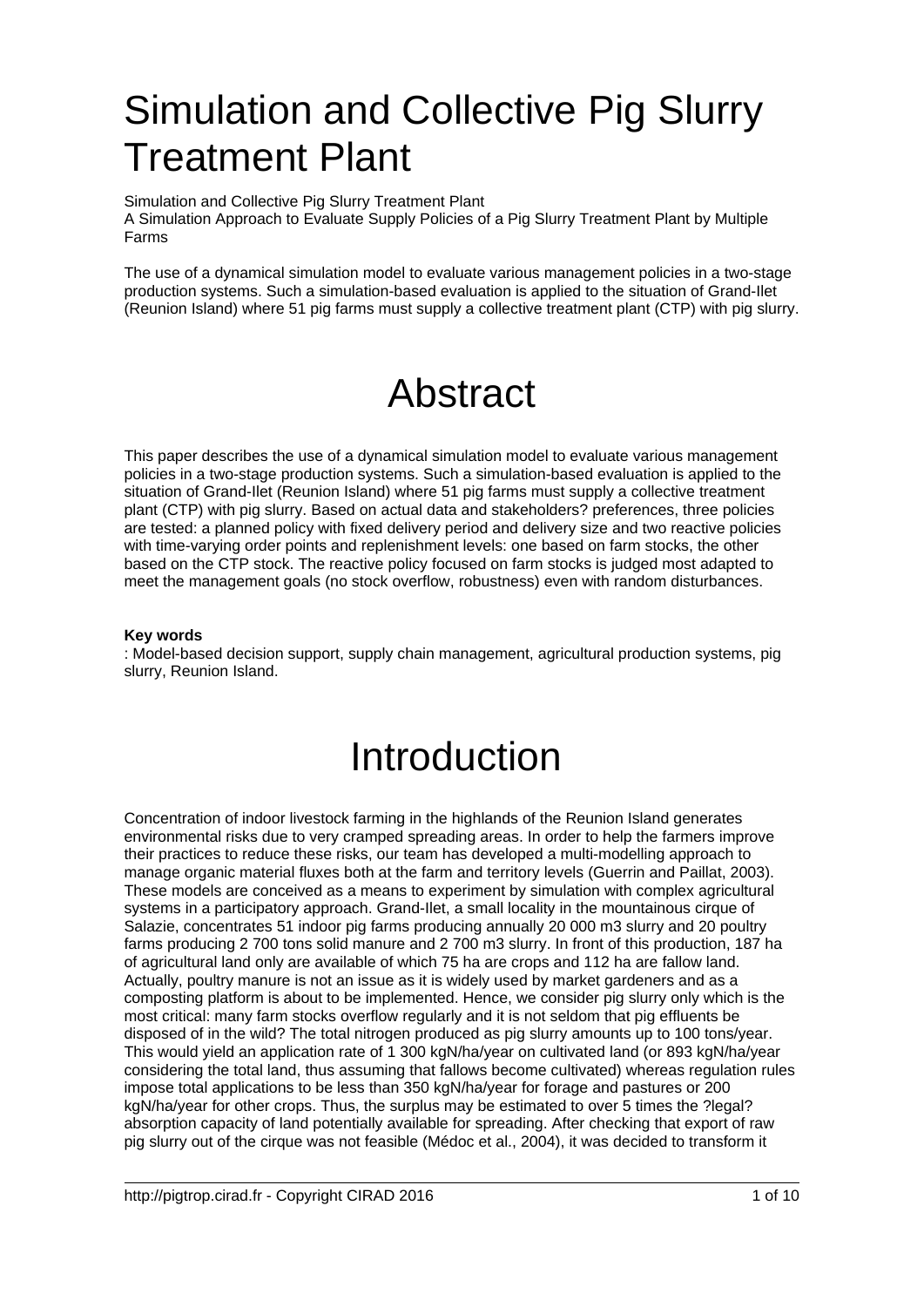into less bulky, easy to transport, by-products likely to be used by the crops in the coastal zone. Due to the low investment capacity of farmers and the lack of space, it was decided to install a collective treatment plant (CTP) to treat the total pig slurry produced by the farms. This paper aims at presenting the use of a simulation model to evaluate three tentative supply policies of this plant. Section 2 gives a brief overview of the model and the three policies. Then, Section 3 presents the base scenario encompassing the system?s structure (based on actual data), the management EFITA/WCCA 2005 Joint Conference, The 5th Conf. of the European Federation for Information Technology in Agriculture, Food and Environment and The 3rd World Congress on Computers in Agriculture and Natural Resources, July 25-28, 2005, Vila Real (Portugal) options (defined from stakeholders preferences) and possible random disturbances likely to occur in this supply chain. Simulations of each policy are described in Section 4 in both deterministic and random cases. Finally, simulation outputs are compared and discussed in Section 5 and guidelines to help the stakeholders make a choice are provided.

## System representation

### Conceptual representation

The system is viewed as a set of slurry farm stocks connected, by means of transport, to a single CTP stock (Fig. 1). Farm stocks are filled by the slurry fluxes produced by the livestock and are emptied by the deliveries to the CTP. Whereas farm stock inflows are assumed to be continuous and constant, outflows are inherently discrete and vary according to the supply policy implemented. The CTP pre-storage and mixing tank (denoted ?CTP stock?) is supplied with the farm deliveries and it is assumed that it feeds the treatment process continuously.

#### Simulation model

The simulation model (described in Guerrin, 2004) is an hybrid dynamical system, thus encompassing both continuous and discrete variables. The former represent stock dynamics and the latter action or control variables. Model parameters are used to describe the three main parts of the system?s structure: (1) Farms: herd size, slurry production rate, storage capacity; (2) CTP: storage capacity, treatment plant utilisation flow; (3) Logistics: type, number and capacity of transport means, farm distances to the CTP, transportation times, loading/unloading/cleaning operation times, working schedule, priority rules. In addition to the time-evolutions of stocks, fluxes and delivery actions, the model outputs provide several management indicators: stock overflows, number of deliveries, delivery times, amounts delivered, time of slurry shortage at the CTP. To account for disturbances unavoidable in such logistic systems, randomness may also be introduced in the simulations (see Section 3.3).

#### Tentative management policies

As for all inventory systems, management policies must answer two basic questions for each farm: When should a delivery be done? How much should be delivered? These answers must be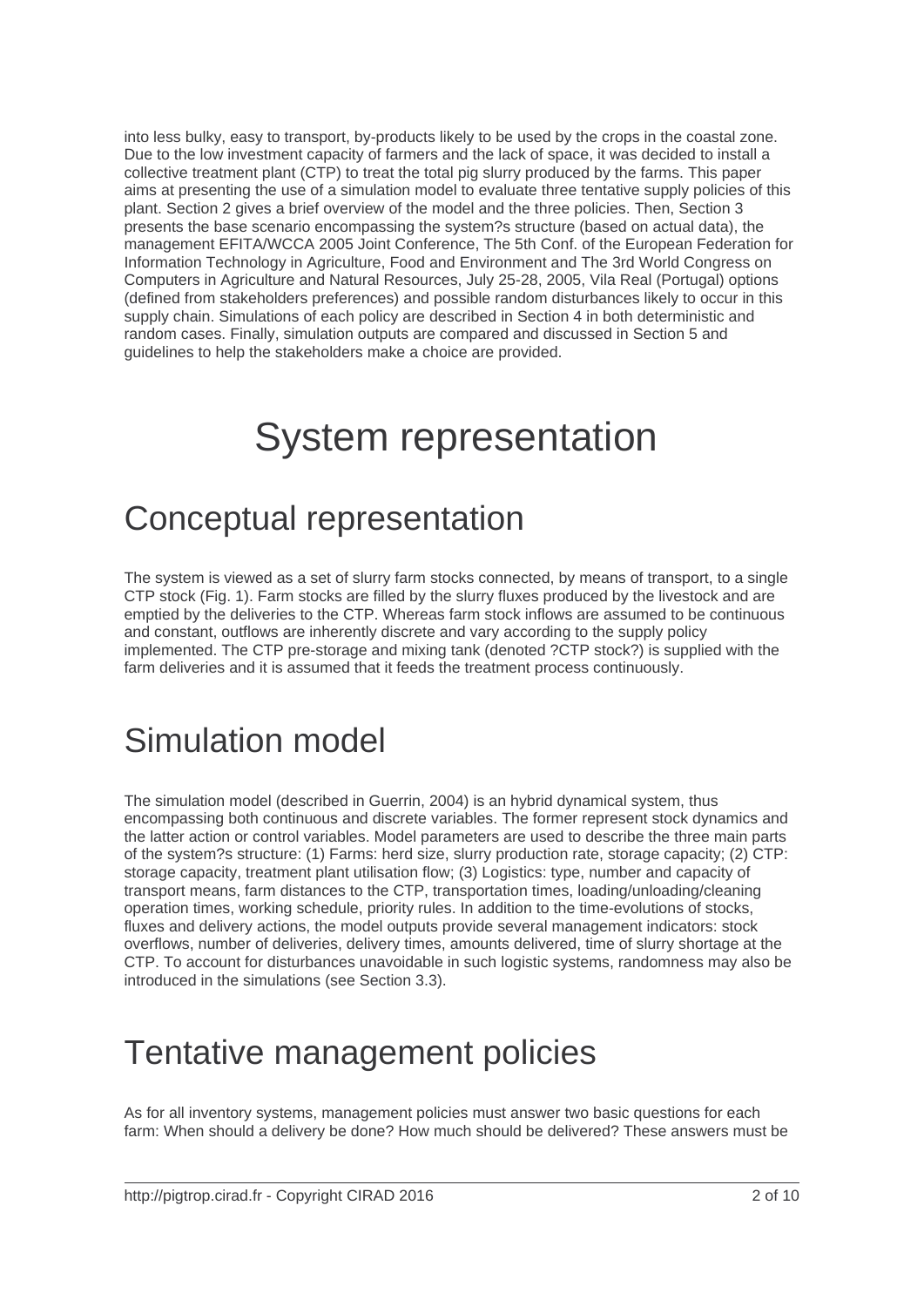such that, at least, stock overflow does not occur and too long slurry shortage is avoided at the CTP. Three policies are envisaged (Fig. 2): 1. P: planned (T, Q) policy with fixed delivery period T (time lag between two consecutive deliveries of the same farm) and delivery size Q (amount to be delivered); 2. Rf: reactive (si, Si) policy based on farm stocks with time-varying delivery point si (alert level of stock at which a delivery is triggered as soon as possible) and deliver-down-to level Si (level down to which a stock should be emptied as far as possible); 3. Rt: reactive (s, S) policy based on the CTP stock with time-varying reorder point s (level of stock at which deliveries are ordered) and order-up-to level S (level at which all current deliveries stop).

Fig. 1 Physical flow-stock representation of the production system dealt with in this study. Tun1 Fann reactive orders (RF)  $(s, s)$ **Turn I** · Farm Stocks  $Pin(P) * (T, 0)$ CTP resource as dem (R)

Fig. 2 Dynamical system layout outlining the

three policies tested to supply the single CTP stock with multiple farm stocks.

To ease the comparison of stocks of various capacities, stock evolutions are normalised to 1, i.e. expressed as the ratio of the current level to the maximum storage capacity. Note that, whereas the P policy is feedforward controlled,

the Rf and Rt policies involve feedback loops (Fig.2). Whereas P and Rf are ?Push? (based on suppliers? production), Rt is ?Pull? (based on customer?s demand). To deal with concurrent deliveries, priority rules, jointly based on stock level, distance and herd size (or possibly other criteria), are used to allocate transport capacities to farm delivery needs (see Section 3.2).

## Base scenario

#### System structure

For the sake of clarity and because they share common constraints, the 51 pig farms are grouped into 7 neighbourhoods based on proximity. Their main structural characteristics are given in Table 1. Some of these data (herd size, slurry production) come from recently made farm diagnoses motivated by this project. Assuming a normalization that should soon occur, farm storage capacities are deduced from herd sizes, based on a retention time of 120 days (legal norm) and an individual sow production of 0.06 m3/day slurry. Data about the CTP result from three technical proposals relative to the treatment process already chosen by the stakeholders (centrifugation followed by nitrification-denitrification; see Médoc et al., 2004). The utilisation rate of the CTP is taken equal to the total farm slurry production rate (20 658 m3/year assuming a constant flux). The mixing/pre-storage tank is set to 1 200 m3 capacity (21-day retention time). Distances and transport times from the farms to the CTP were assessed using a GIS. In addition of effective transport, each one-way trip is extended with a fixed 22.5 minutes period (a simulation time-step) accounting for loading/unloading and cleaning operations as well as idle time. Average round-trips performed with a tanker thus range between about 1h:05 min for Camp-Pierrot farms up to 1h:37 min for Mathurin without perturbation (twice 22.5 min + the time given in Table 1).

#### System management

According to preferences of Grand-Ilet?s stakeholders, it is envisaged that farm stocks be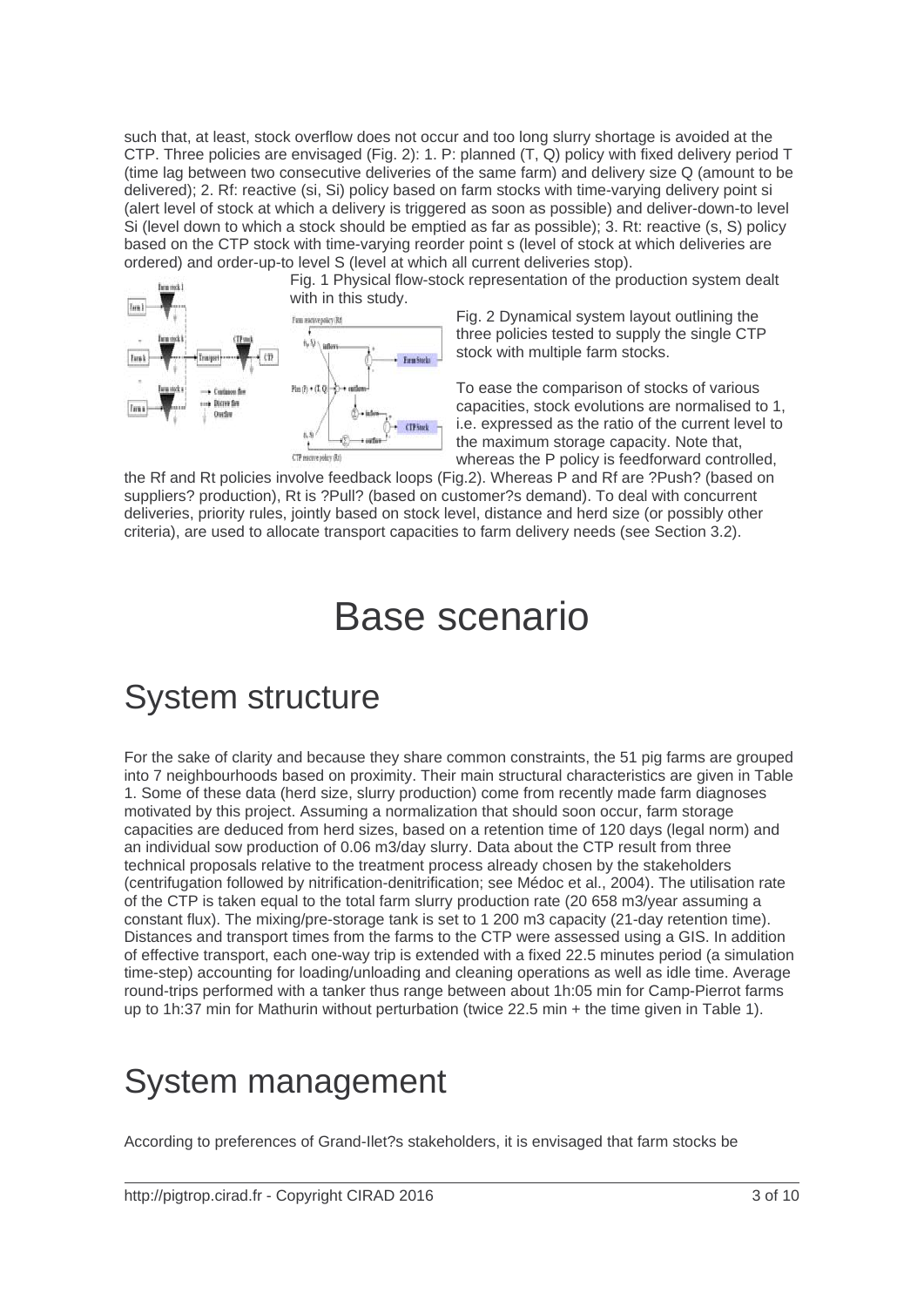collected by transporters connected to the CTP. Two tankers of 26 tons weight with 15 m3 capacity are foreseen. However, due to traffic constraints (crossing a small bridge), it is assumed that deliveries made from the 4 farms of the Mathurin neighbourhood will be restricted to 5 m3 (1/3 tanker capacity). As the tanker capacities are small with respect to the amounts to be delivered, transport of slurry will be performed on a one-to-one round trip basis (the start point of the tanker is assumed to be at the CTP and only one farm is collected at a time although possibly by several consecutive trips). Each tanker will be assigned a full-time driver working according to the following schedule: - 8 hours a day from 8:00 a.m. till 4:00 p.m. (1-hour lunch break is assumed within this period). - 5 days a week (Saturday and Sunday are excluded). - 5 weeks? holiday are given yearly to be taken in 2 or 3 periods (holiday periods do not overlap). - In addition, public holiday amounts up to 12 days off per year.

| M. |   |   |   |  |  |
|----|---|---|---|--|--|
|    |   |   |   |  |  |
|    |   |   |   |  |  |
|    |   |   |   |  |  |
|    |   |   | I |  |  |
|    |   |   |   |  |  |
|    |   |   |   |  |  |
|    |   | i | H |  |  |
| ш  | I |   | П |  |  |
|    |   |   |   |  |  |

As the CTP will be regularly monitored, it is assumed that an alert immediately stops the deliveries whenever 99% of its storage capacity is reached. This option, common to all policies, constitutes a negative feedback to prevent the CTP stock from overflowing. Hence, possible overflowing will mainly concern the farm stocks. As the number of tankers is limited, priority rules are used to deal with concurrent deliveries: whenever two or more deliveries must be made at the same time, which one to decide first? For avoiding farm stock overflow it seems clearly necessary to give priority to the stock with maximum level. Because of

the diversity of farms within each neighbourhood, the transport should not be organised on a group basis (treating all the farms of a neighbourhood one after each other, then go collect farms in the next neighbourhood, etc.) but, rather, by ranking the stocks according to their level (collect the fullest stock, then the second fullest, etc.). Secondary criteria are used to discriminate between stocks with the same level. These are the time of transport, influencing the delivery speed, and the herd size, influencing the amount to be collected. Hence, for each farm, the normalised stock level (time-varying) along with the transport time and herd size (both constants) are differently combined to define the following priority rules: Prio1: fullest-nearest-smallest first; Prio2: fullest-furthest-biggest first; Prio3: fullest-nearest-biggest first; Prio4: fullest-furthestsmallest first. Priority 1 is chosen for the base scenario.

#### Random disturbances

As long as statistical data are lacking and for the sake of simplicity, normal distributions with arbitrary (though realistic) parameters are used. Since the aim is to check the three policies for robustness, the parameterisation of random functions reflects a worst-case testing approach rather than a fully realistic one. Stochastic simulations should therefore be interpreted in a relative sense rather than absolute. The concerned variables and how they are affected by randomness in the simulations presented hereafter are: - Farm slurry production rate: to account for the variability of farmer practices, a random function makes this variable fluctuate within ±10% around the base value derived from farm data. - CTP slurry utilisation rate: to account for possible plant breakdowns, every day a binary value is drawn (0: no flow; 1: normal flow). This results in an average of 8.4 days/year failure (2.3%). - Tanker availability: to account for tanker breakdowns or maintenance or, even, drivers? sick leaves, every day a binary value is drawn (0: normal; 1: one tanker unavailable) assuming that not both tankers may fail at the same time. This results in an average of 8 days/year failure (2.1%) in addition to stopping induced by annual holidays, though some of these days may coincide. - Delivery date: to account for lead time variability (namely because of information transmission delays), each delivery may be delayed with a maximum of 8 hours. - Transport length: to account for delays in transport, the duration of each delivery may vary within ±25% of the normal transport times given in Table 1. - Road practicability: to account for pouring rains, typhoons or falling rocks (as Reunion is a tropical mountainous island), every day a binary value is drawn for each farm neighbourhood (0: no traffic for all farms of the neighbourhood; 1: normal traffic). This yields an average of 2.43 days/year of traffic interruption,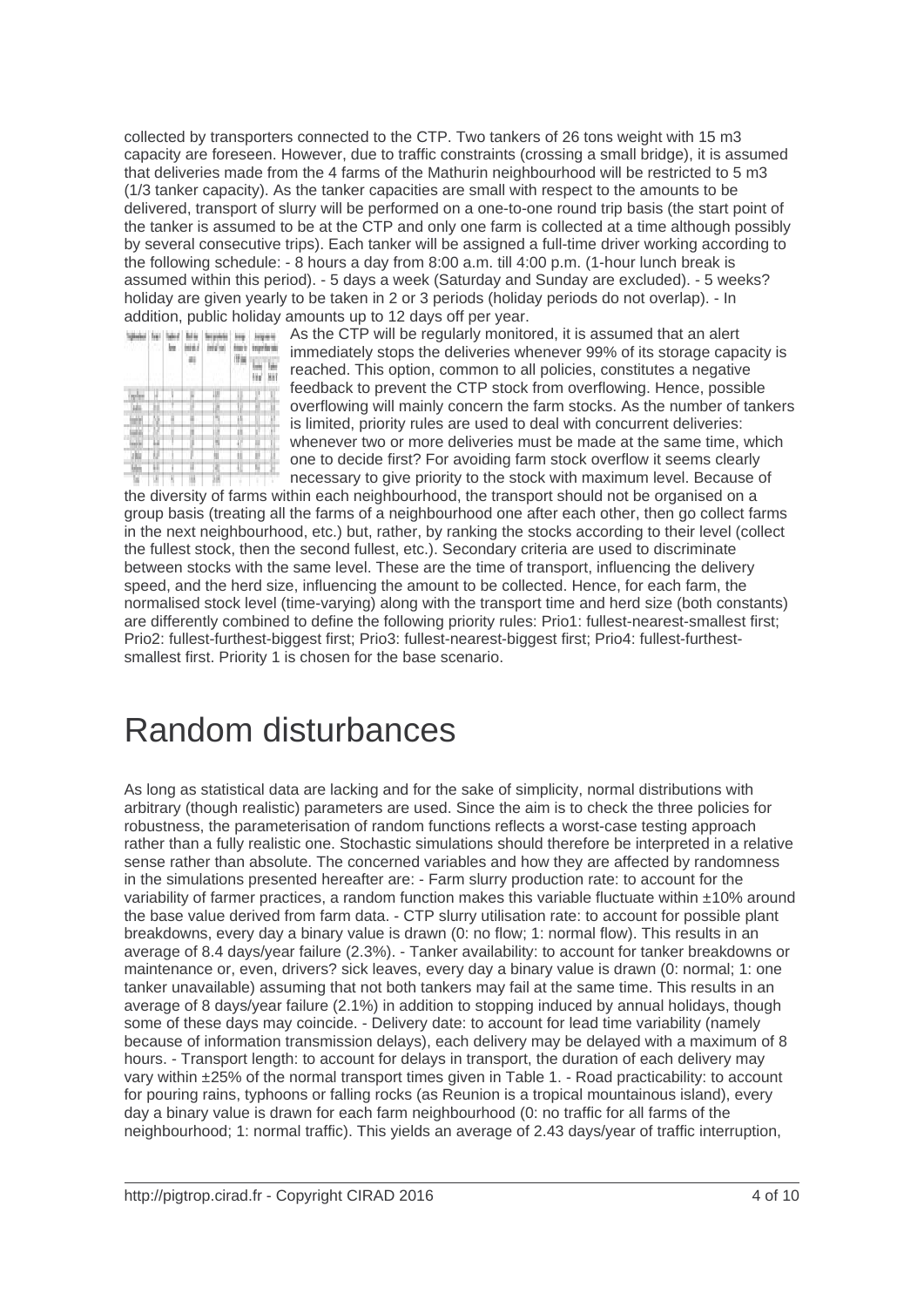# Simulation-based evaluation of management policies

### Policy evaluation method

As our aim is to provide agricultural stakeholders with decision support, policy evaluation should lead to policy selection based on relevant management indicators, where no stock overflow is taken as the main criterion, others being ancillary. Using as input the base scenario built upon actual data and stakeholders? preferences (Section 3), simulations are performed, for each policy, as follows:

1. Find the configurations of parameters resulting in no stock overflow in deterministic simulations;

2. For each configuration, introduce random disturbances in the simulations, and, if needed, adapt parameter values to comply with the no-overflow criterion;

3. Rank the successful configurations according to long-term stability and robustness (ability to resist disturbances) and other selected criteria accounting for technical efficiency and cost (number and frequency of deliveries, transport times, amounts delivered, distance covered, time of shortage).

Scenario adaptation must be made parsimoniously, by prioritising the modification of management rules before structure parameters. Simulations are made using a time base of 1 day and integration time-step of 0.015625 day (22.5 min), since the time-scale of delivery actions is about 1 hour. Not because it is relevant for the lifespan of the projected CTP, but to detect longterm effects (e.g. an increasing trend in a stock), 10-year (3 650 days) or 30-year (10 950 days) simulation bounds are chosen. To synchronize seasonally-dependent variables (e.g. working days) initial time is assumed to be the 1st of January of the first simulated year. Prior to simulation, initial conditions are set on state variables; here, all the stock levels are set to zero as this is more neutral to compare the planned policy with reactive ones.

## Testing the planned (T, Q) policy

For each farm, the delivery size Q should be at least the amount of slurry produced between two consecutive deliveries. The delivery period T should be at most equal to the retention time of stocks (120 days for all farms) and at least, assuming only full capacity transport, equal to the necessary delay to fill a volume corresponding to the tanker capacity (5 m3 for Mathurin, 15 m3 for other farms). In this latter case, delivery periods range between 2.3 days for bigger farms and 65.2 days for smaller farms. Simulating with  $T = 120$  days yields 45 000 m3 farm stock overflow for 10 years, whereas the overflowed amount is ?only? 1 079 m3 with the second option. Trying intermediate values for the delivery period shows intermediate overflow values. It thus appears that minimising the delivery period dramatically reduces overflow. However, this doesn?t satisfies yet the no-overflow criterion. Further analysis shows that Farm 51 (from Mathurin) is responsible alone for nearly 80% of this amount (861 m3). As it is one of the bigger three farms and the more distant one, it seems that Priority 1, that gives priority to the smaller-nearer farms is not adapted.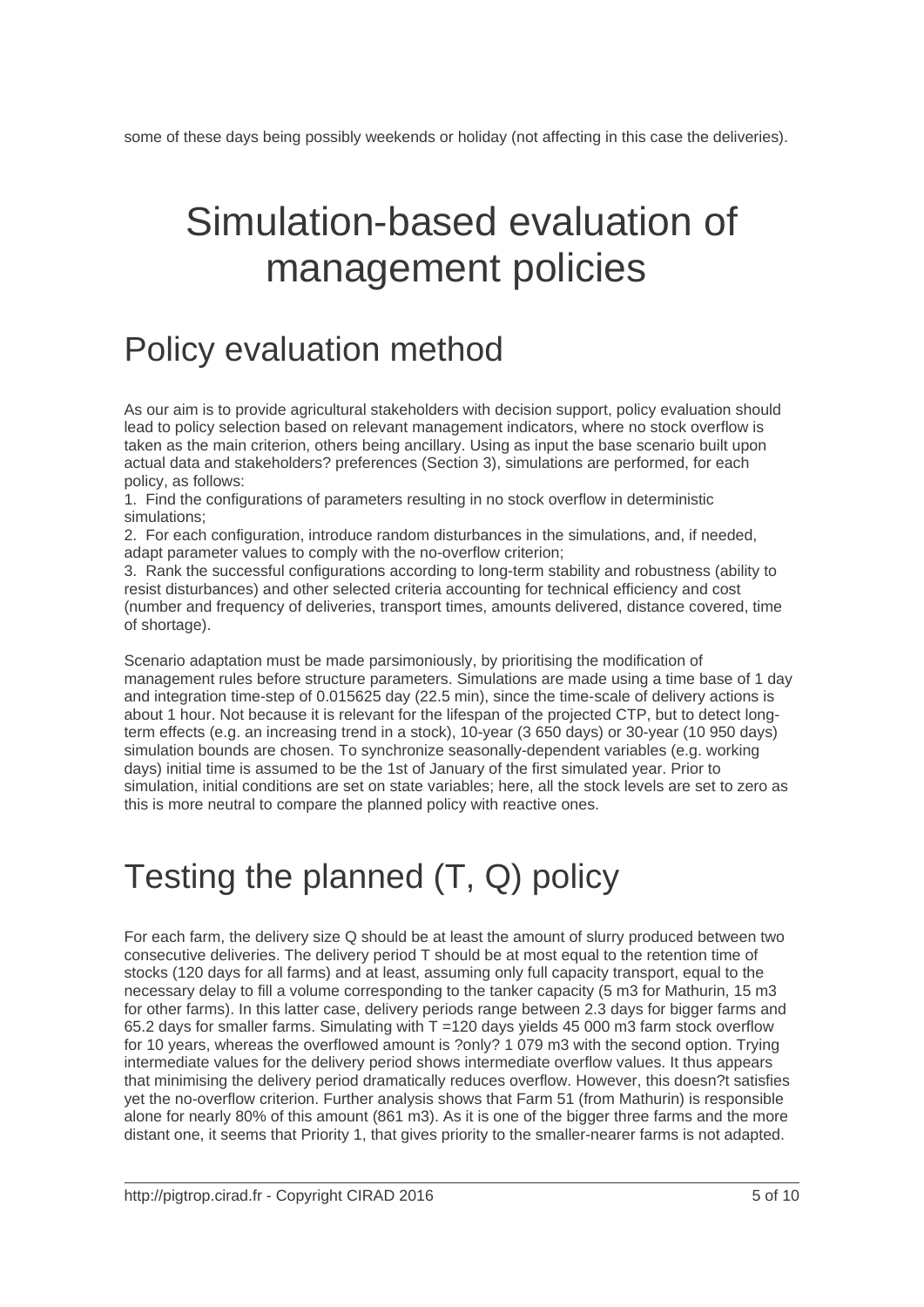Simulating with the other three priorities (Section 3.2) gives the following results ranked by overflow (in brackets) increasing order: Prio3 (3.5 m3) > Prio2 (28 m3) > Prio1 (1 079 m3) > Prio4 (25 120 m3). Prio3, that prioritises the bigger-nearer farms thus appears almost acceptable. The very small overflow observed is from Farm 21, the smallest and medium-distant farm, hence with low priority. This can be simply fixed by slightly increasing the storage capacity of this farm. However this simulation exhibits wide fluctuations in the CTP stock evolution (scenario p1). All the minimums match with the holiday periods when one tanker is lacking, subsequently provoking an increase in the farm stocks (Fig. 3). This is particularly marked at the Christmas period at which, for 48 consecutive days, only one tanker is available. Four phases can be distinguished in this evolution (Fig. 3):

1. Time = 0-182: with initial zero stock, the CTP stock oscillates while the farm stocks are filling up.

2. Time = 182-1460: a relatively stationary state exhibiting wide fluctuations is found at the CTP.

3. Time = 1460-1825: a new transitory phase appears after a sudden drop in the CTP stock (- 10% deliveries at Christmas) and correlatively a jump of the farm stocks towards a new stationary state.

4. Time > 1825: the new reached state remains stable, even when simulating over 30 years.



Fig. 3. Evolutions of average farm and CTP stocks for the planned policy

Fig. 4. Evolutions of average farm stock for the planned policy according to 4 scenarios (explanations in text).

By slightly modifying the initial conditions, although the same process repeats, the same new state is jumped upon very differently: after 4 years with initial farm stocks at 0%, 3 years with 10%, but only 1 year with 1%. This non-linear

sensitivity to initial conditions in a deterministic system may let us suspect some chaos at work; however this hypothesis deserves further careful analyses. Suppressing annual holiday brings very rapidly the system to reach the first equilibrium (phase 2 above) by more evenly distributing the delivery load over time (scenario p2, Fig. 4). Consequently, overflow is no more observed. However, introducing random disturbances in the simulation provokes a second jump to a new equilibrium during the fifth year (scenario p3, Fig. 4). This time, the jump follows delivery stops stemming from feedback alerts of the CTP due to stock overload (level = 99% storage capacity). Equilibrium is reached at the expense of 37 733 m3 farm stock overflow (with 24 farms overflowing continuously and many others episodically). Stocks stabilise at a very high level for the farms (88% of capacity in average) and a very low level for the CTP stock (2.2% of capacity). Imposing a mandatory over-priority as soon as a stock starts overflowing does not help as, in that case, intermittent overflow affects all the farms. In order to correct this imbalance it is needed to introduce some adaptive feature in the system?s management. This may call for increasing Q (collecting more than the amount produced since the last delivery). In that case, due to the constraint of full capacity transport (minimum delivery becomes 2 tankers), overflow concentrates on farms with lower priorities. Another way is to control the utilisation rate of the treatment process proportionally to the CTP stock. Multiplying the constant utilisation rate (56.6 m3/day) by 1+k/20 (with k the normalised CTP stock) resolves the issue with an average 2% rate increase over the 10-year simulation period (scenario p4, Fig. 4). This adapted planned policy should thus be retained at this step, as it meets the no-overflow criterion, even with disturbances, and involves slight management adaptations only.

### Testing the reactive (si, Si) policy based on farm stocks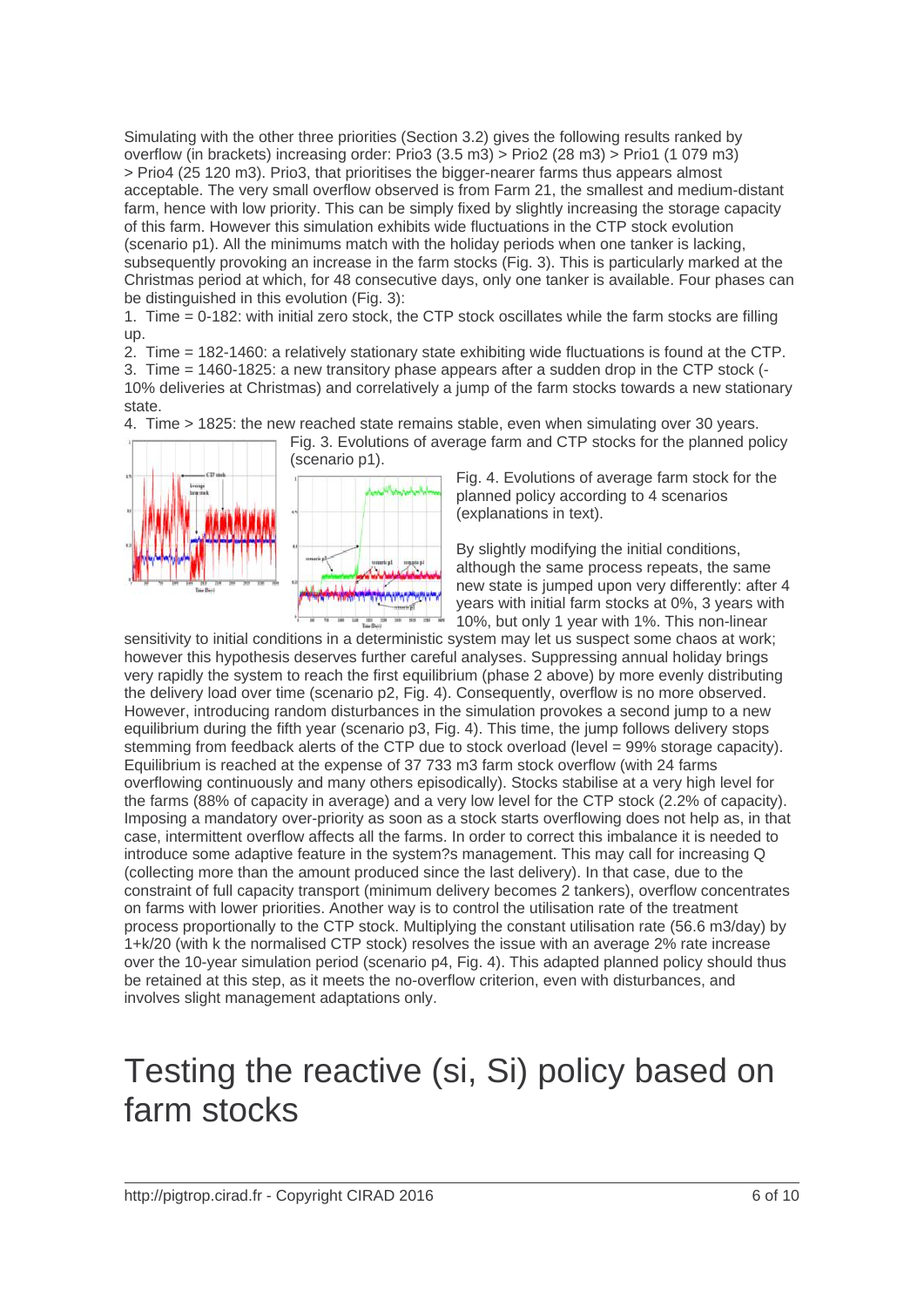First it is necessary to define for each farm the delivery point si and the deliver-down-to level Si. For the latter, emptying a stock as much as possible  $(Si = 0)$  may be a good hint. The delivery point si should be at most equal to the total capacity of storage minus a security margin and, at least, correspond to the level at which the transport capacity is reached (5 m3 Mathurin, 15 m3 others). In the first case, simulating with  $\sin$  = 90% yields an overflow of 855 m3 (of which 95% from Mathurin?s farms 49 and 51). In the second case (si = transport capacity/storage capacity) it gives 341 m3 (all from farm 51). However, it is noted a decreasing trend of farm stocks in the first case and an increasing one in the second; both converge in the long run (15 years) to a value comprised between 55 and 75% (Fig. 5). Simulating with si = 65% yields no farm overflow and a much better long-term stability of the farm stocks. The CTP stock regularly fluctuates within 40- 100% capacity outside holiday periods at which it generally drops down to 12-22% capacity. Now, there is no need to suppress annual holidays to meet the no-overflow criterion in the deterministic case. This result was obtained using Priority 1 (nearer-smaller first). Testing for other priorities gives (Fig. 6): Prio1 (0 m3) > Prio2 (75 m3) > Prio4 (21 826 m3) > Prio3 (35 982 m3). Based on si = 65% with Prio1, introducing randomness yields 3 884 m3 overflow of which almost all comes from Mathurin?s farms 49 (845 m3) and 51 (3010 m3). As in the planned strategy, proportional control of the CTP utilisation rate (using 1+k/16) resolves the problem with an average 3.5% increase in the base rate.



Fig. 5. Average farm stock evolutions according to 3 delivery points si in the reactive policy based on farm stocks.

Fig. 6. Influence of priority rules on the average farm stock evolution in the reactive policy based on farm stocks.

#### Testing the reactive (s, S) policy based on

#### the CTP stock

As with the reactive policy based on farm stocks, we need to determine the reorder point s and the order-up-to level S. In order the CTP to achieve its function, S must be as large as possible, i.e. equal to the upper threshold  $(S = 99\%)$ . The reorder point s should be at most equal to the minimal delivery amount below the upper threshold (we take s = 95%, i.e. about 3 tankers) and at least as close as possible of emptiness while avoiding slurry shortage (e.g. s = 15%, leaving about 3 days autonomy). First scenario (s = 95%) yields an overflow of 1 576 m3 (always Mathurin?s farms 49 and 51) whereas the second ( $s = 15%$ ) yields 5 814 m3. Trials with intermediate values show that higher the threshold, lesser the overflow. Keeping  $s = 95\%$  and testing for other priorities gives:  $Prio2 = Prio3 (0 m3) > Prio1 (1 576 m3) > Prio4 (36 098$ m3). Both priorities 2 and 3 could thus be candidate as they meet, with no adaptation, the nooverflow criterion over 10 years. However, introducing randomness let appear that Prio2 is more adaptive than Prio3 (2 348 m3 overflow against 34 865 m3). Proportional control of the CTP utilisation rate (using 1+k/16) with an average increase of 3.8% brings back the simulation with Prio2 to no overflow without suppressing holiday.

## Discussion and concluding remarks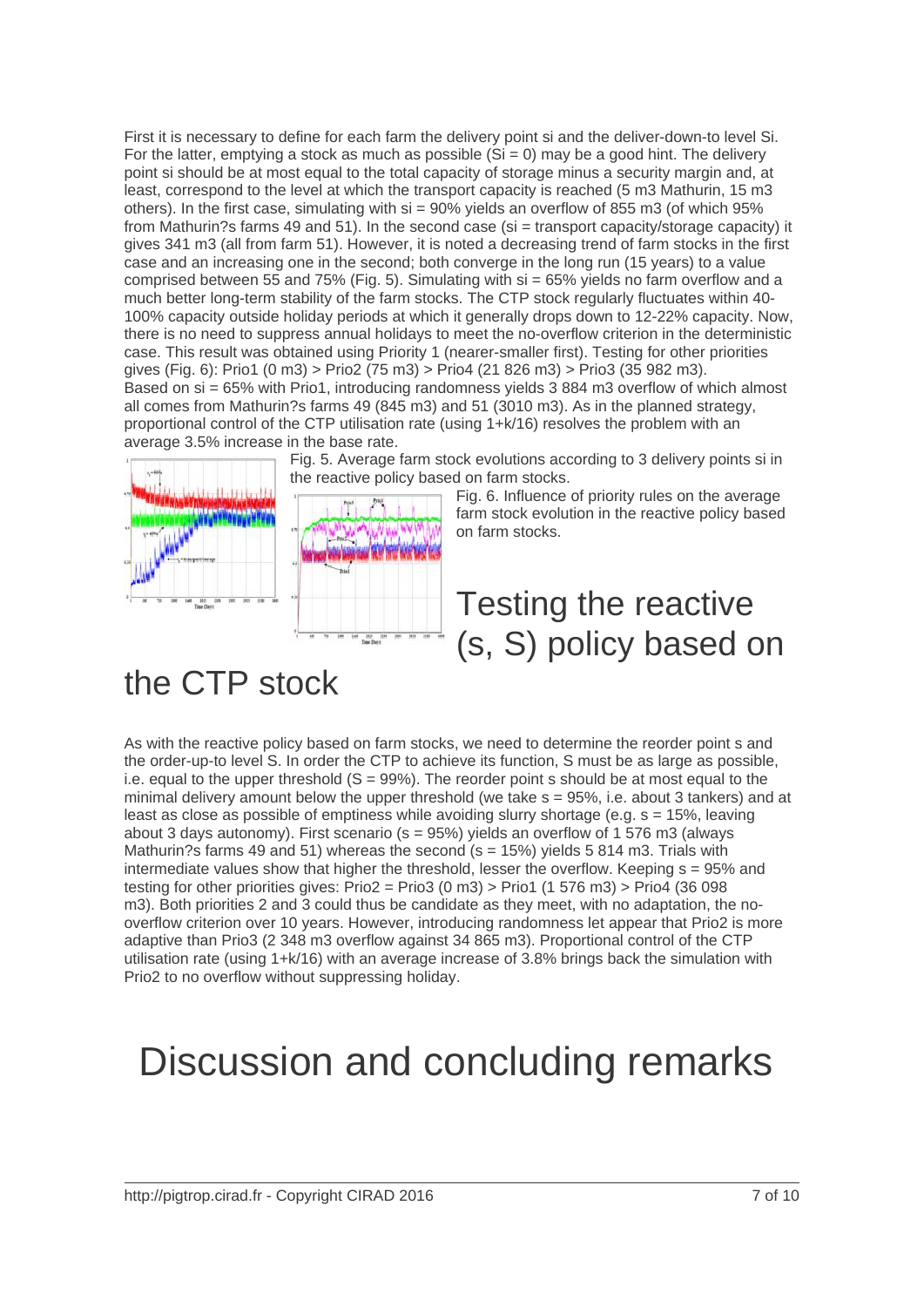#### Summary of simulation experiments

All these simulation experiments emphasise the crucial role played by disturbances (deterministic like annual holiday or random) and by priority rules (reflecting organisation choices) both affecting the workload distribution in such a supply chain. These disturbances, however, does not prevent the system from self-organising by means of interactions mediated by dynamic priority rules. Table 2 summarises the first practical conclusions drawn. It appears that reactive policies, based on feedback control, are more efficient to rapidly comply with system?s uncertainty than the feedforward planned policy. In effect, no adaptation is required for both reactive policies to meet the no-overflow criterion in deterministic simulation. Introducing randomness affects also considerably less (factor 10) the loss of performance of these policies with respect to this criterion. However, although the reactive policies satisfy as such the no-overflow criterion, suppressing annual holiday gives the stocks much better stability (lower level, less variability). We thus consider 5 candidate policies: the planned policy with the no-holiday option and both reactive policies with and without this option.

### Comparison of policies according to management indicators

Several performance criteria exhibit close values from one policy to another. With two 15 m3 tankers and per year: 1 631-1 638 round-trip deliveries are performed, 20 525-20 618 m3 slurry carried out, 2 217-2 224 hours spent in transport, 17 751-17 845 km covered. Although these policies exhibit different stock evolutions (as deliveries are differently distributed over time), their average delivery frequencies differ by no more than 0.73%. Neither, the long-term stability of their stocks differ that much in permanent regime (SDs of stocks are 2-5% for farms, 17-24% for the CTP). Due to inherent imprecision, these results, worked out from 30 year-simulations, should not be regarded as significantly different. This convergence is not so surprising, since all these policies were tuned to meet the same criterion (no-overflow). However, a difference would have been expected according to the holiday vs. no-holiday options. Whereas it is the case for the planned policy, it appears, for the reactive policies, that the lack of one tanker is compensated by overtime work performed during or after the holiday periods (overtime is 25% of total work time with holiday, 15% with no-holiday).

|   |       |  | W |  |  |
|---|-------|--|---|--|--|
|   | 1.111 |  |   |  |  |
|   |       |  |   |  |  |
| m |       |  |   |  |  |

However, there is a difference for the time of shortage at the CTP: 4-5 days/year with holiday, 0.2-0.4 days/year with no-holiday. As these values are far below the treatment process tolerances, shortage should not constitute a real criterion of choice. Eventually, these 5 policies may be regarded as relatively equivalent with respect to the no-overflow criterion. Therefore the choice should be made based on two remaining criteria: robustness to disturbances and field implementation.

## Checking policies for robustness

Concerning robustness, repeated simulations are performed with 10 different seeds for computing the random numbers, thus generating different disturbances among the simulations of the same policy. The variability between simulations is checked for the following outputs: overflow, farm stock, CTP stock, slurry shortage, overtime work. For each policy and for each output, the range width between the max and min values among the simulations is calculated. Then, for each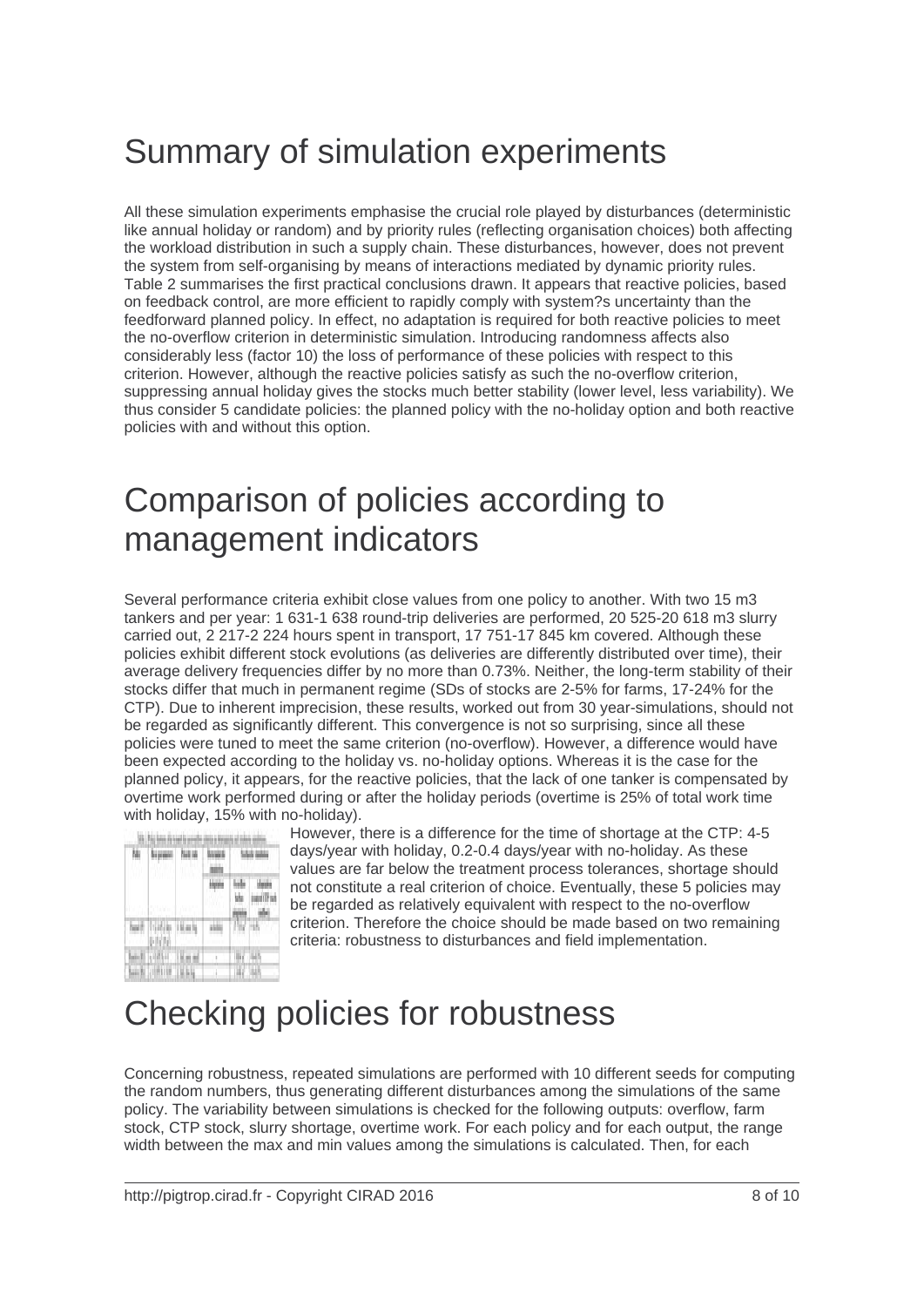output, the policies are ranked based on the assumption that narrower the range, lesser the variability and so, better the robustness. Then, summing up these ranks for each policy gives a score used to sort the policies by decreasing order of robustness (lesser the score, more robust the policy). The final ranking is as follows (score in brackets): Rf-no-holiday (10) > Rt-noholiday (12) > Rf (16) > Rt (17) > P-no-holiday (20). This result confirms, first, that reactive policies (Rf and Rt) are better than the planned one (P). Second, it outlines the validity of the no-holiday option for robustness, the most preferable policy being that based on farm stocks (Rf-no-holiday).

#### Field implementation of policies

Concerning field implementation, due to the convergence of the 5 policies for the criteria discussed above (Section 5.2), operating costs would differ only according to the holiday/noholiday option. According to the French regulations, the workforce to achieve transport approximately corresponds to 1.4 full-time work. As this time is effective time spent in transport, it is reasonable to round the total necessary workforce up to 2 full-time works, assuming some work time apart from driving. However, if the no-holiday option is implemented, then not two full-time workers but one full-time and two half-times would be necessary. Another relevant point is information. Apart from the planned policy whose parameters are fixed, the Rf policy needs information on the farm stocks for triggering the deliveries and organising the delivery schedule. For the same reasons, the Rt policy needs information on the CTP stock and the farm stocks. Farm information can be collected by direct observation of stock levels either by the farmers themselves or by the tanker drivers. Another way could be to instrument the farm tanks with permanent submersible sensors triggering an alarm when the delivery point is reached. The alarm could be transmitted to the CTP manager by cellular phone either manually (i.e. by the farmers) or automatically. For both cases, the option involving the CTP personnel directly in charge of slurry management is probably more reliable although it has the inconvenient to call for a lesser participation of farmers.

# **Conclusions**

Finally, within the framework imposed by stakeholders? wishes, it appears that the planned policy should be excluded for lack of adaptivity. As among the reactive policies the Rf policy with the noholiday option demonstrated to be most adaptive and robust it is judged preferable. However, information is a point deserving attention for reactive policies. An information system about farm stock levels should be organised, either based on direct observation or automatic data acquisition and transmission to the CTP manager. These options need further technical investigations and discussion with the stakeholders. Other adaptations could also be investigated, like collecting Mathurin?s farms separately with a special vehicle.

## **References**

1. Guerrin, F., 2004. Simulation of stock control policies in a two-stage production system. Application to pig slurry management involving multiple farms. Computers and Electronics in Agriculture 45 (1-3), 27-50.

2. Guerrin, F., Paillat, J.-M., 2003. Modelling biomass fluxes and fertility transfers: animal wastes